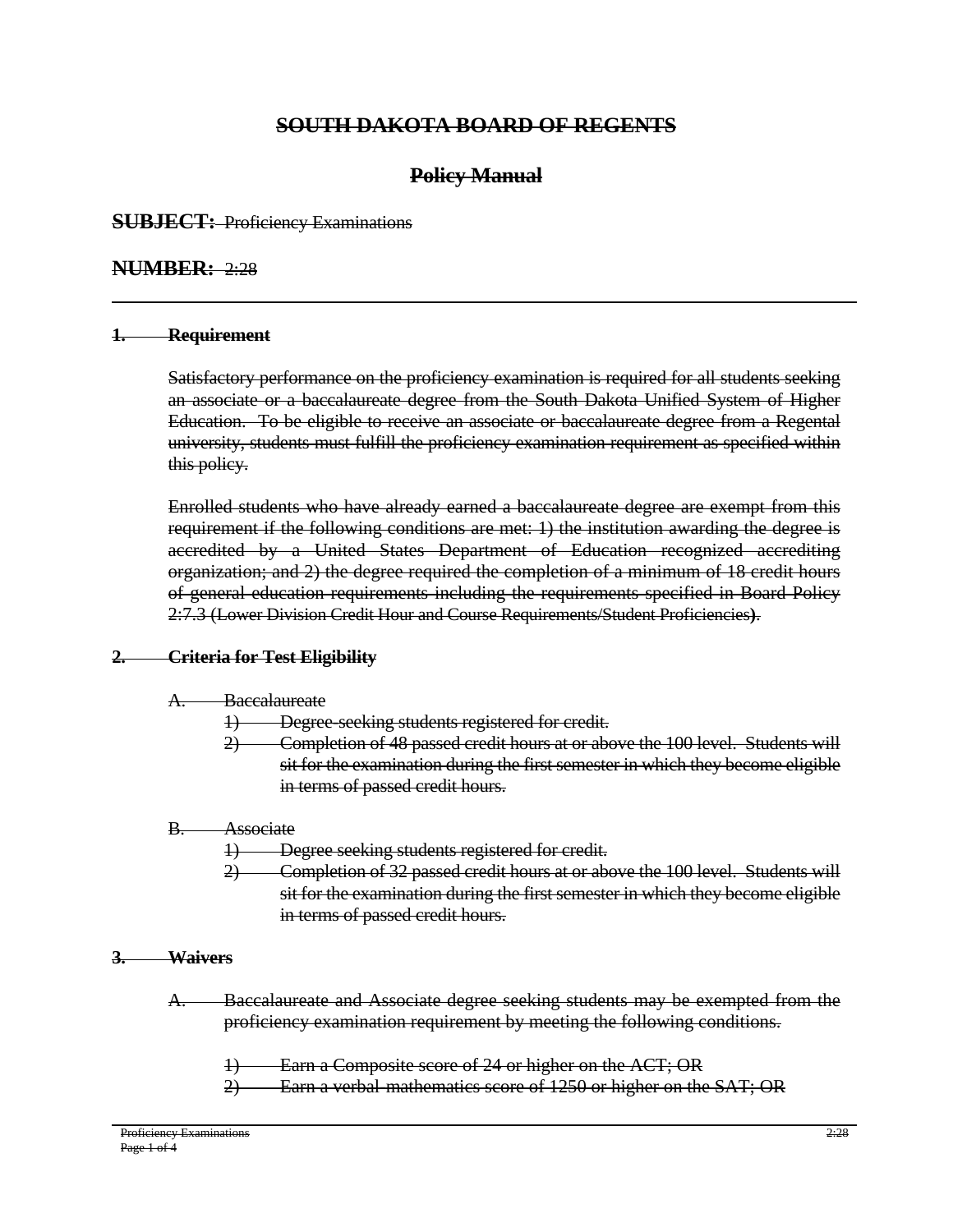- 3) Meet the ACT College Readiness Benchmarks established for each of the equivalent sub-scores including; OR
	- a. Reading 22 b. English – 18 Mathematics – 22 d. Science Reasoning – 23
- 4) Earn an Associates or Bachelor's degree from a regionally accredited postsecondary institution in the United States;
- B. To be eligible for the exemption, student ACT/SAT scores must be obtained prior to their first semester of postsecondary enrollment, either within or external to the Regental system.
- C. Students entering the Regental system for the first time prior to 1998, or who have stopped out for more than five years since the completion of required general education coursework shall be exempt from the proficiency examination requirements.

# **4. Deferments**

Students who meet the eligibility requirements but, due to extenuating circumstances are unable to sit for the examination may petition the Vice President for Academic Affairs for a deferment prior to the test date or no later than the final day of the semester in which the examination should have been taken. Students granted deferments will sit for the examination during the next administration following the end of the deferment.

# **5. Consequences of Noncompliance**

Failure to sit for the examination as scheduled, whether initially or following a deferment will result in denial of subsequent registration at all Regental institutions. Students who have been denied registration due to failure to take the proficiency examination may apply for readmission after two academic terms (fall, spring, or summer). If readmitted, they must sit for the examination during the next administration. Failure to do so will result in immediate administrative withdrawal.

# **6. Retesting**

Students are required to perform satisfactorily on all components of the examination. Students failing to achieve the minimum proficiency level on one or more of the components will be allowed the opportunity to retest. Students failing to test satisfactorily in the fall must retest no later than the following fall's administration, and students failing in the spring must retest no later than the following spring's administration. In the interim students may continue to enroll in courses.

When first sitting for the examination, students must take the examination as a whole. When retesting, however students will take only those components on which a satisfactory score was not achieved. Students who must retest on one or more components may retake each one up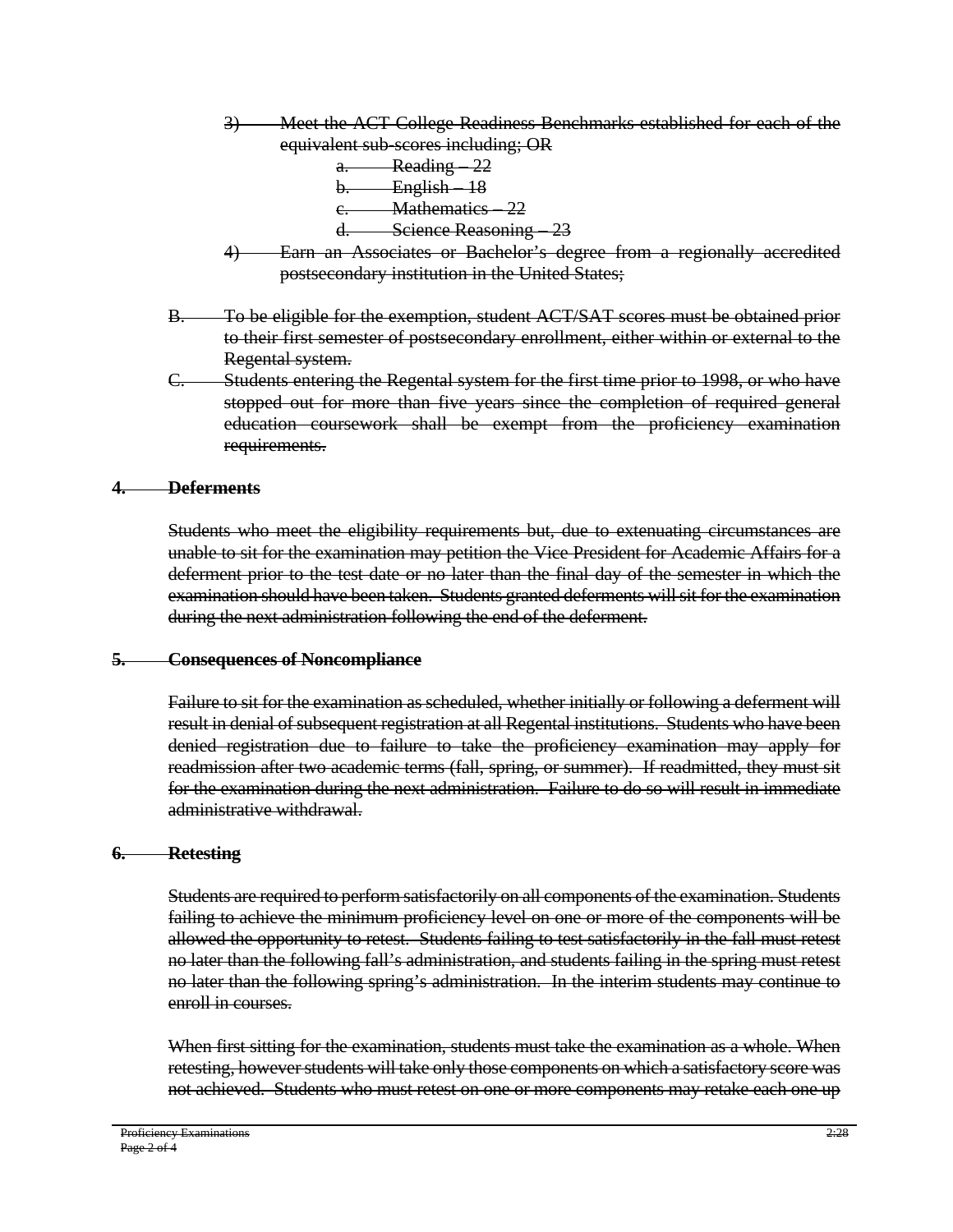to two times within the time frame allowed as outlined above. All retests must be taken during the regularly scheduled test administration periods in the fall and spring.

As preparation for retesting students are required to develop, in collaboration with an academic advisor, a development plan for remediation to be completed within one year.

### **7. Unsatisfactory Performance on the Retest**

Students who do not achieve the minimum satisfactory proficiency level on the retest will be denied subsequent registration at all Regental institutions. Application for readmission will be contingent upon satisfactory performance on the proficiency examination. Students may arrange for retesting during any subsequent administration of the examination. Students may apply to retest at any Regental institution. Students who perform satisfactorily on the retest will be allowed to register for the next term.

# **8. Appeals for Certification of Proficiency by Alternate Methods**

Students failing to achieve the minimum satisfactory proficiency level as provided in section 6 above may appeal to an institutional review panel for certification of proficiency using alternate methods. Such certifications must be confirmed by the system's Chief Academic Officer who may empanel a system-wide faculty review committee to review the appeal.

### **9. Transfer Students**

Transfer students are subject to and must meet the proficiency examination requirements.

Transfer students within the South Dakota Unified System of Higher Education are subject to the policy as outlined above. For students who have been denied registration due to failure to take the proficiency examination, applications for readmission will be filed with and resolved by the receiving institution.

### **10. Proficiency Examination Fees**

Each university is authorized to charge students fees to cover the cost of retesting.

### **11. Reasonable Accommodations**

Each institution shall give students prior notice that it will provide reasonable accommodations for test takers in keeping with institutional practices implementing the South Dakota Human Relations Act of 1972, the Rehabilitation Act of 1973, and the Americans with Disabilities Act. (Refer to Board Policy 1:19.)

# **12. Classes Missed During Test Administration**

Participation in the proficiency examination as scheduled constitutes a university excused absence. The university will supply each student with a notice to that effect. Students required